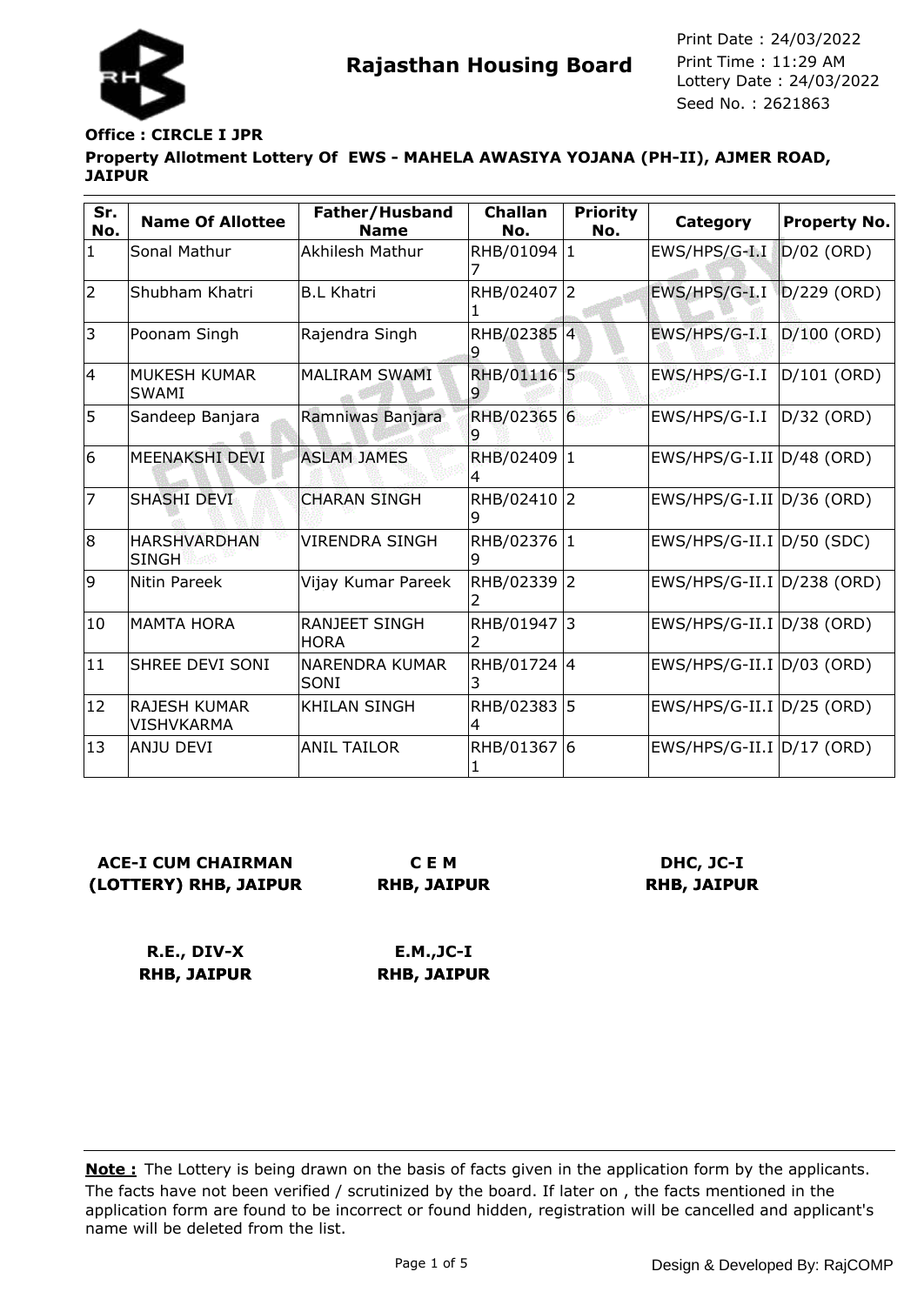

# **Office : CIRCLE I JPR**

**Property Allotment Lottery Of EWS - MAHELA AWASIYA YOJANA (PH-II), AJMER ROAD, JAIPUR**

| Sr.<br>No. | <b>Name Of Allottee</b>              | Father/Husband<br><b>Name</b>         | <b>Challan</b><br>No. | <b>Priority</b><br>No. | Category                       | <b>Property No.</b> |
|------------|--------------------------------------|---------------------------------------|-----------------------|------------------------|--------------------------------|---------------------|
| 14         | <b>JETHA RAM</b>                     | <b>MODA RAM</b>                       | RHB/01863             | 7                      | EWS/HPS/G-II.I D/23 (ORD)      |                     |
| 15         | <b>GHANSHYAM DAS</b>                 | <b>GULLUMAL</b>                       | RHB/01407 8           |                        | EWS/HPS/G-II.I D/104 (SDC)     |                     |
| 16         | <b>RAJANI</b>                        | RANVEER SINGH                         | RHB/02377 9<br>8      |                        | EWS/HPS/G-II.I D/108 (ORD)     |                     |
| 17         | <b>MONIKA GULANI</b>                 | <b>MANISH KUMAR</b><br><b>GULANI</b>  | RHB/01570             | 10                     | EWS/HPS/G-II.I D/107 (ORD)     |                     |
| 18         | <b>SONI LALWANI</b>                  | <b>TARACHAND</b><br>LALWANI           | RHB/01467<br>4        | <sup>12</sup>          | EWS/HPS/G-II.I D/47 (ORD)      |                     |
| 19         | <b>VINOD KUMAR</b><br><b>VERMA</b>   | <b>SHER SINGH VERMA</b>               | RHB/02345<br>8        | 13                     | EWS/HPS/G-II.I D/99 (ORD)      |                     |
| 20         | SUKHVEER SINGH                       | <b>RANVEER SINGH</b>                  | RHB/02390<br>6        | 14                     | EWS/HPS/G-II.I D/24 (ORD)      |                     |
| 21         | PRAMOD KUMAR<br><b>SHARMA</b>        | <b>MALI RAM</b>                       | RHB/01126<br>4        | 16                     | $EWS/HPS/G-II.I D/18 (ORD)$    |                     |
| 22         | <b>SACHIN KUMAR</b><br><b>MAURYA</b> | <b>SATYA PRAKASH</b><br><b>MAURYA</b> | RHB/02400<br>0        | 17                     | $EWS/HPS/G-II.I   D/19 (ORD)$  |                     |
| 23         | <b>SUNDER LAL</b><br>PRAJAPAT        | <b>BABU LAL PRAJAPAT</b>              | RHB/01414             | 18                     | EWS/HPS/G-II.I D/230 (ORD)     |                     |
| 24         | <b>UMESH KUMAR</b><br><b>SWAMI</b>   | <b>MALIRAM SWAMI</b>                  | RHB/01117             | 19                     | $EWS/HPS/G-II.I   D/111 (SDC)$ |                     |
| 25         | RANJANA SINGH                        | <b>LAXMAN SINGH</b>                   | RHB/02420<br>9        | 20                     | EWS/HPS/G-II.I D/232 (ORD)     |                     |
| 26         | <b>REKHA SHARMA</b>                  | <b>RAJESH KUMAR</b><br><b>SHARMA</b>  | RHB/01915<br>0        | 22                     | $EWS/HPS/G-II.I  D/28 (SDC)$   |                     |

# **ACE-I CUM CHAIRMAN (LOTTERY) RHB, JAIPUR**

**C E M RHB, JAIPUR**

### **DHC, JC-I RHB, JAIPUR**

**R.E., DIV-X RHB, JAIPUR**

**E.M.,JC-I RHB, JAIPUR**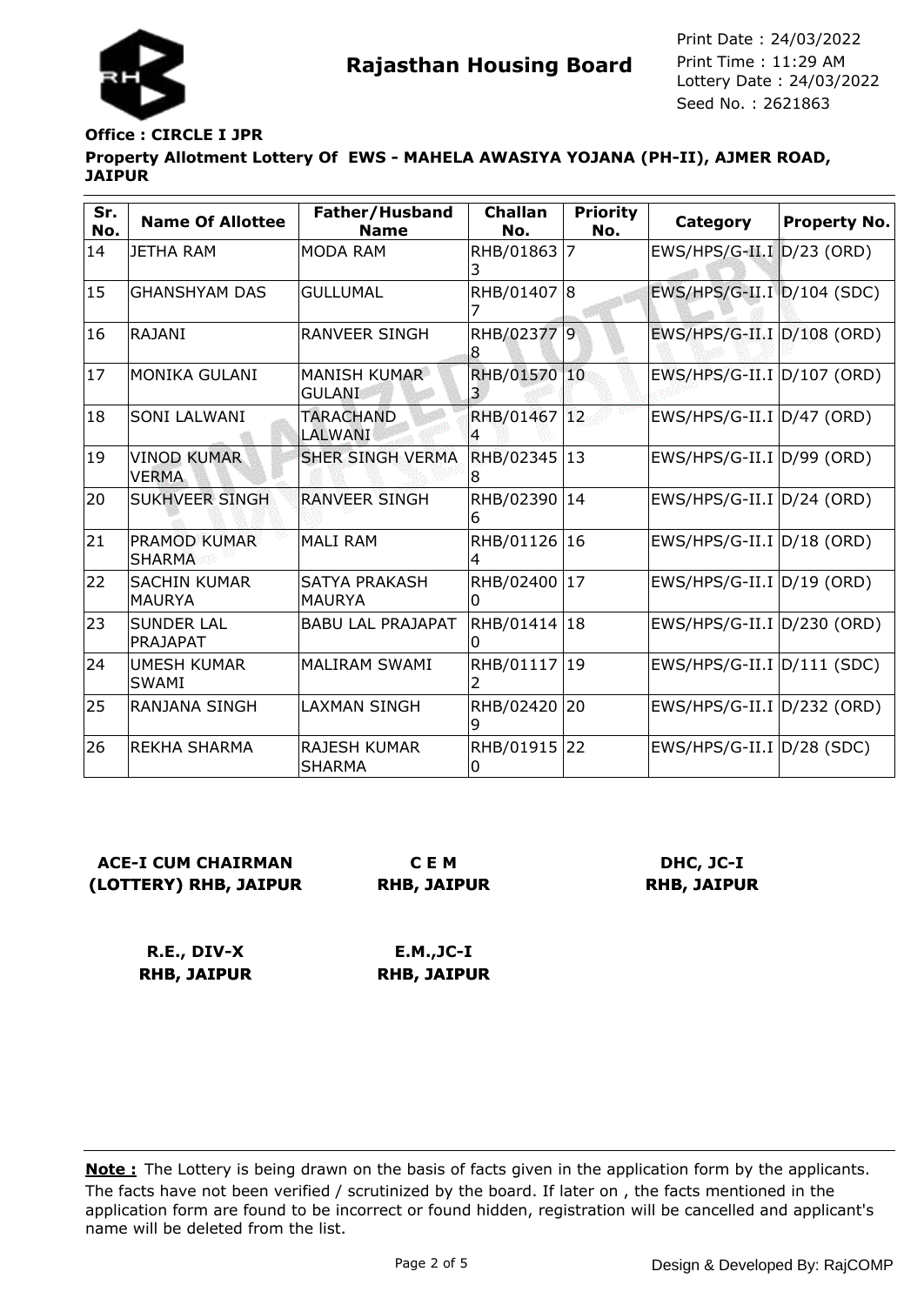

### **Office : CIRCLE I JPR**

**Property Allotment Lottery Of EWS - MAHELA AWASIYA YOJANA (PH-II), AJMER ROAD, JAIPUR**

| Sr.<br>No. | <b>Name Of Allottee</b>              | Father/Husband<br><b>Name</b>          | <b>Challan</b><br>No. | <b>Priority</b><br>No. | Category                  | <b>Property No.</b> |
|------------|--------------------------------------|----------------------------------------|-----------------------|------------------------|---------------------------|---------------------|
| 27         | Krishan Kumar                        | Shyochand Poonia                       | RHB/01390 23<br>5     |                        | EWS/HPS/G-II.I D/49 (ORD) |                     |
| 28         | <b>SHIV KUMAR</b>                    | <b>KALURAM KUMAR</b>                   | RHB/01204 24          |                        | EWS/HPS/G-II.I D/39 (ORD) |                     |
| 29         | SHILPI SHARMA                        | PARMESHVAR<br><b>SHARMA</b>            | RHB/02107 1<br>3      |                        | EWS/HPS/G-<br>тит         | $D/102$ (ORD)       |
| 30         | <b>ASHVINI RAJ</b><br>TANWAR         | PRAMOD KUMAR<br><b>TANWAR</b>          | RHB/01425 2<br>5      |                        | EWS/HPS/G-<br>a Bart      | D/34 (ORD)          |
| 31         | <b>RAMANJEET KAUR</b><br><b>HORA</b> | <b>RANJEET SINGH</b><br><b>HORA</b>    | RHB/01919 3<br>3      |                        | EWS/HPS/G-<br>II.II       | $D/05$ (ORD)        |
| 32         | <b>HITESH SHARMA</b>                 | <b>KAILASH CHAND</b>                   | RHB/01797 4<br>0      |                        | EWS/HPS/G-<br>II.II       | D/235 (ORD)         |
| 33         | <b>NIRMALA</b>                       | <b>HANSA GURJAR</b>                    | RHB/02405 6<br>6      |                        | EWS/HPS/G-<br>II.II       | D/236 (ORD)         |
| 34         | <b>NONI CHOUHAN</b>                  | <b>HARI SINGH</b>                      | RHB/02371 7           |                        | EWS/HPS/G-<br>II.II       | $D/21$ (ORD)        |
| 35         | Kamlashanker Regar                   | Sohan Lal Regar                        | RHB/02400 1           |                        | EWS/HPS/G-IV              | $D/04$ (ORD)        |
| 36         | <b>GIRDHARI LAL</b>                  | <b>KHETA RAM</b>                       | RHB/02396 2           |                        | EWS/HPS/G-IV              | D/106 (ORD)         |
| 37         | DESHRAJ SHERCIA                      | <b>KABUL CHANDRA</b><br><b>SHERCIA</b> | RHB/01891 3<br>ი      |                        | EWS/HPS/G-IV              | D/228 (ORD)         |
| 38         | lanjana khatri                       | <b>SHIV SHANKAR</b><br><b>KHATRI</b>   | RHB/01986 5           |                        | EWS/HPS/G-IV              | $D/12$ (ORD)        |
| 39         | <b>PRAVEEN KUMAR</b><br><b>NAYAK</b> | SATISH CHANDRA<br><b>NAYAK</b>         | RHB/01170 6<br>4      |                        | EWS/HPS/G-IV              | $D/11$ (ORD)        |

# **ACE-I CUM CHAIRMAN (LOTTERY) RHB, JAIPUR**

**C E M RHB, JAIPUR**

### **DHC, JC-I RHB, JAIPUR**

**R.E., DIV-X RHB, JAIPUR**

**E.M.,JC-I RHB, JAIPUR**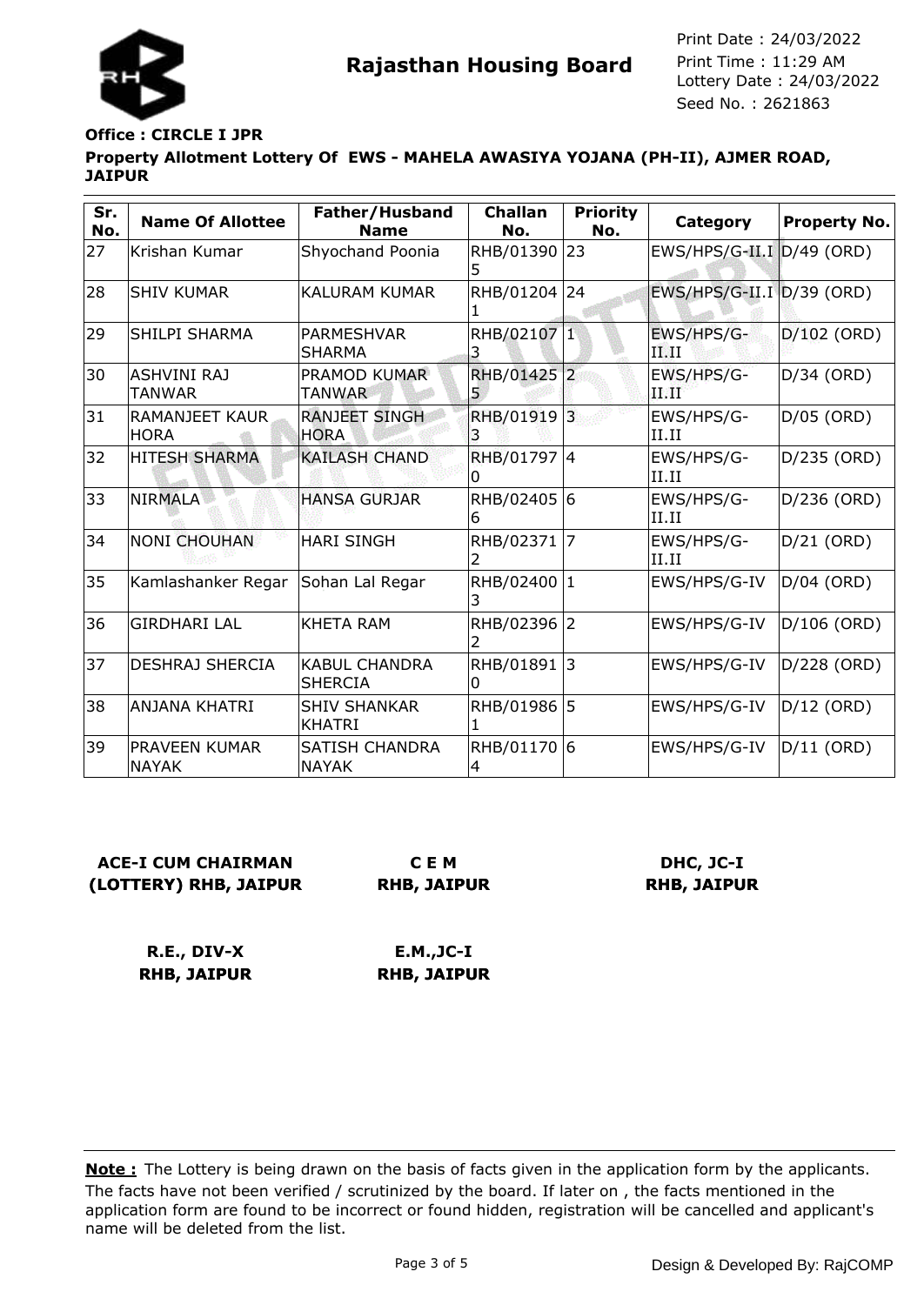

# **Office : CIRCLE I JPR**

**Property Allotment Lottery Of EWS - MAHELA AWASIYA YOJANA (PH-II), AJMER ROAD, JAIPUR**

| Sr.<br>No. | <b>Name Of Allottee</b>                 | Father/Husband<br><b>Name</b> | <b>Challan</b><br>No. | <b>Priority</b><br>No. | <b>Category</b> | <b>Property No.</b> |
|------------|-----------------------------------------|-------------------------------|-----------------------|------------------------|-----------------|---------------------|
| 40         | IMEERA DEVI                             | SAJJAN SAMARIYA               | RHB/02403 8           |                        | EWS/HPS/G-IV    | $D/13$ (ORD)        |
| 41         | <b>ISURENDRA KUMAR</b><br><b>BAIRWA</b> | <b>BABULAL BAIRWA</b>         | RHB/01803 9           |                        | EWS/HPS/G-IV    | $D/45$ (ORD)        |
| 42         | MUKESH KUMAR                            | <b>BANWARI LAL</b>            | RHB/02274 11          |                        | EWS/HPS/G-IV    | $D/10$ (ORD)        |
| 43         | HEMLATA URF HEMA<br>IDEVI               | <b>SOHAN LAL BAIRWA</b>       | RHB/02390 12          |                        | EWS/HPS/G-IV    | D/110 (ORD)         |
| 44         | <b>VAIBHAV DANGI</b>                    | SHANKAR LAL DANGI RHB/02020   |                       | 13                     | EWS/HPS/G-IV    | D/37 (ORD)          |
| 45         | <b>SONA RAM REGAR</b>                   | <b>BABULAL</b>                | RHB/02186             | 14                     | EWS/HPS/G-IV    | D/40 (ORD)          |
| 46         | <b>ANIL KUMAR</b><br><b>SATOLIYA</b>    | RAMNIVAS SATOLIYA RHB/01815   |                       | 15                     | EWS/HPS/G-IV    | D/105 (ORD)         |
| 47         | <b>OMPRAKASH</b>                        | <b>SHRWAN KUMAR</b>           | RHB/02227             | 16                     | EWS/HPS/G-IV    | $D/41$ (ORD)        |
| 48         | BABULAL                                 | <b>SHARWAN KUMAR</b>          | RHB/02175             | 17                     | EWS/HPS/G-IV    | D/44 (ORD)          |
| 49         | Sushila Regar                           | Roshan lal                    | RHB/02414<br>8        | 18                     | EWS/HPS/G-IV    | D/35 (ORD)          |
| 50         | Madhu Basanwal                          | Kalu Ram Mahawar              | RHB/01154             | 19                     | EWS/HPS/G-IV    | D/233 (SDC)         |
| 51         | FODINA DHOVI                            | <b>RAMJILAL</b>               | RHB/02417             | 20                     | EWS/HPS/G-IV    | D/240 (ORD)         |
| 52         | <b>VIMLESH</b>                          | AJEET SINGH                   | RHB/02121             | 21                     | EWS/HPS/G-IV    | $D/15$ (ORD)        |

# **ACE-I CUM CHAIRMAN (LOTTERY) RHB, JAIPUR**

**C E M RHB, JAIPUR**

### **DHC, JC-I RHB, JAIPUR**

**R.E., DIV-X RHB, JAIPUR**

**E.M.,JC-I RHB, JAIPUR**